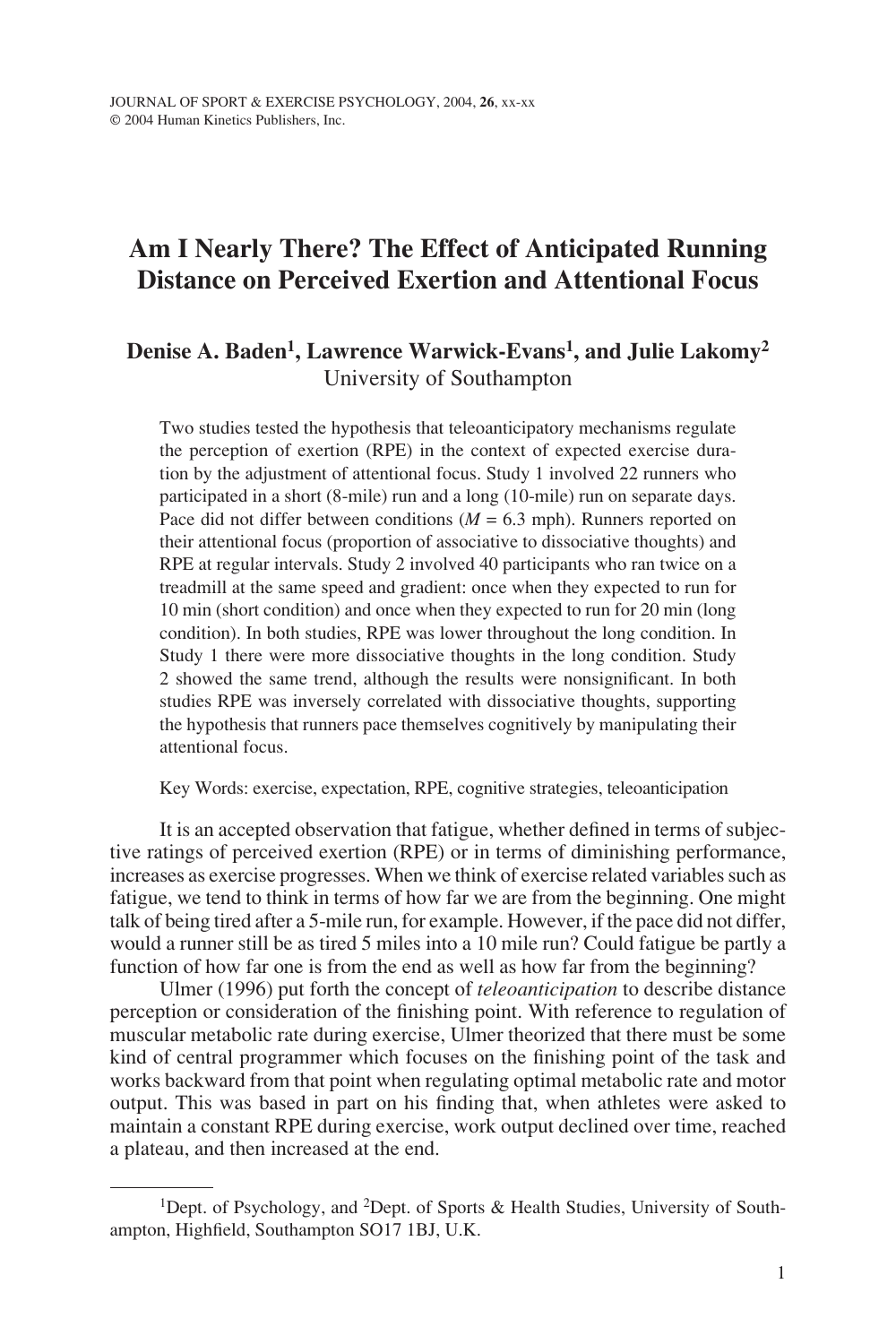#### 2 / *Baden, Warwick-Evans, and Lakomy*

The ability of individuals to gauge exercise intensity or to complete a test with similar times on separate occasions (Dunbar, Robertson, Baun, et al., 1992) endorses the notion of subconscious teleoanticipation regulation. This theory also received empirical support from a recent study demonstrating changes in psychological and performance variables attributable to expectations about the finishing point. Participants cycled on an ergometer for 8 min (short condition) and for 16 min (long condition). Heart rate (HR) was significantly higher throughout the 8-min condition when compared to the first 8 min of the 16-min condition. Pedal cadence was the same for both conditions, except that participants significantly sped up in the final minute of exercise in both conditions (Baden, 2002). It was suggested that the lower HR throughout the long condition could be attributable either to differences in motor efficiency or to psychological factors such as attentional focus.

Previous studies have shown that subjective feelings of fatigue can be influenced by expectations about task duration. Walster and Aronson (1967) found that participants engaged in a series of fatiguing visual tasks gave significantly higher ratings of fatigue on the third trial of a 3-trial session than on the third trial of a 5-trial session. They suggested that the participants repressed their feelings of fatigue until the last trial. Similarly, Rejeski and Ribisl (1980) found that RPE was higher for runners while running for 20 min on a treadmill than for those same runners when they believed they were to run for 30 min. Based on Ulmer's theory of teleoanticipation (1996), a *cognitive discussion* model was put forth (St Clair Gibson, Lambert, Lambert, Hampson, & Noakes, 2001) in which the subjective sensation of fatigue is the primary input into the central programmer and functions to avoid premature exhaustion by regulating exercise intensity, using prior experience as a guide.

It has been suggested that changes in RPE due to expectancies about task duration may be mediated via the participants' focus of attention during exercise (Rejeski, 1985). A landmark study by Morgan and Pollock (1977) into the types of thoughts engaged in by marathon runners gave rise to the proposal that there are two main cognitive strategies: association, by which runners focus on bodily signals, and dissociation, which distracts from bodily sensations by attention to the environment, daydreams, etc. Morgan and Pollock found that associative strategies were predominant in elite marathon runners, while subelite runners adopted a more dissociative strategy.

The theoretical underpinning of the proposed relationship between attentional focus and RPE was derived from the concept of attentional capacity (Leventhal & Everhart, 1979). For example, Rejeski (1985) applied Leventhal and Everhart's parallel processing model of pain to concepts such as fatigue and perceived exertion. This model shows a distinction between perception and focal awareness, so that although we may perceive a whole array of external and internal sensory stimuli subconsciously, we will be conscious only of the stimuli we selectively attend to. The bottleneck in this flow of information is the point of focal attention, as this has the most limited capacity. The prediction arising from the concept of *limited channel capacity* is that anything which competes with cues arising from physical exertion in terms of occupying attentional focus will reduce RPE. Rejeski suggested that dissociative thoughts occupy limited channel capacity and thus prevent exertional cues from reaching one's level of awareness.

The majority of studies have supported the predictions arising from this theory, showing a negative relationship between RPE and dissociative strategies (Nethery, Harmer, & Taaffe, 1991; Pennebaker & Lightner, 1980; Schomer 1986) and a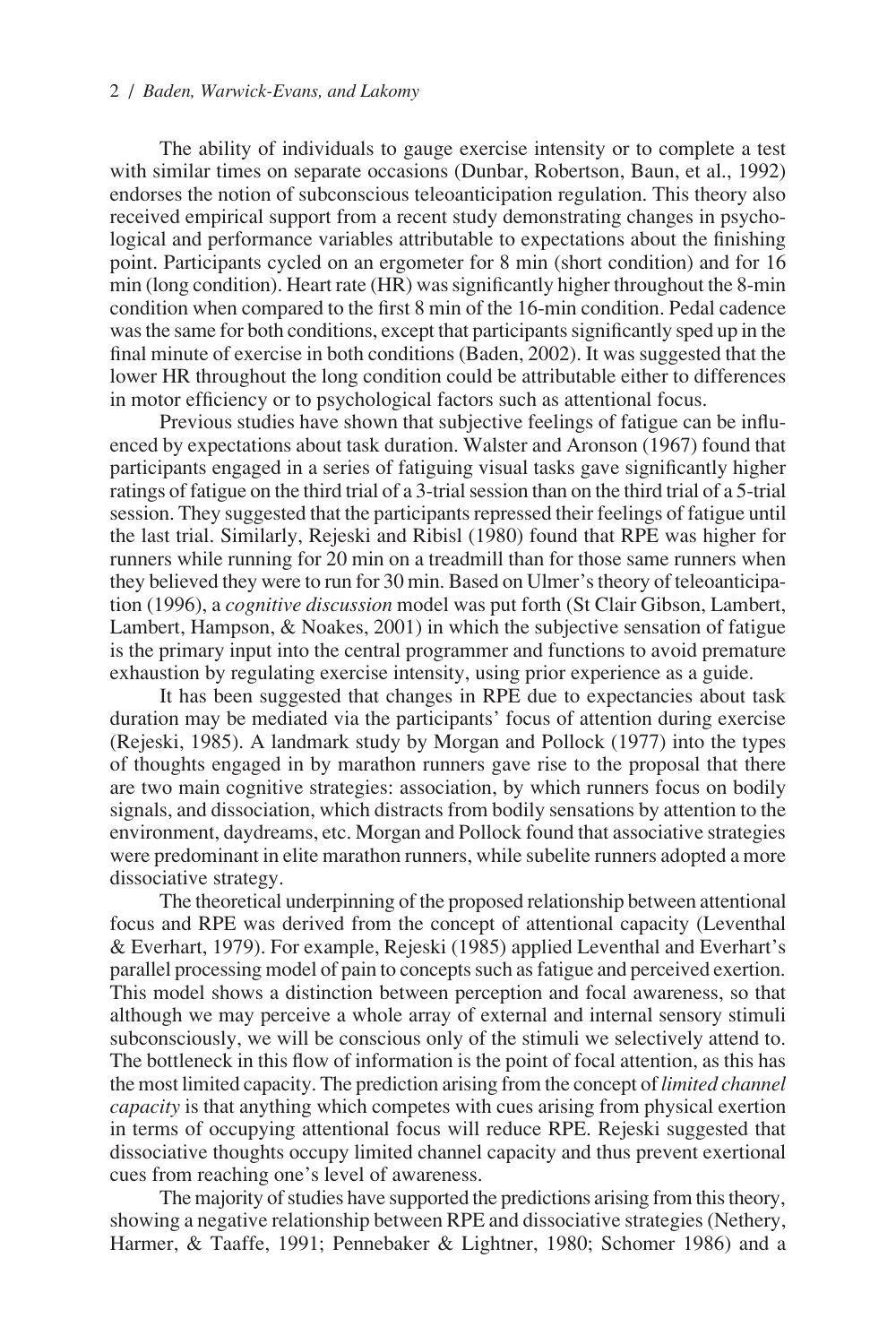positive relationship between endurance and dissociative strategies (Asmussen & Mazin, 1978; Gill & Strom, 1985; Morgan, Horstman, Cymerman, & Stokes, 1983; Weinberg, Smith, Jackson, & Gould, 1984). No studies have been undertaken, as far as we know, that examine how both RPE and attentional focus change over time in relation to expected exercise duration.

St Clair Gibson, Lambert, and Noakes (2001) suggested that when there is no set exercise duration and participants continue until they feel they fatigued, cessation of exercise may result in part from mental fatigue; they proposed that higher mental functions such as concentration and motivation may carry a metabolic cost and lead to the perception of fatigue. Studies on self-control support this as a plausible hypothesis. For example, a series of studies showed that when participants were asked to exert self-control and resist temptation, their subsequent motivation to persist at an unsolvable puzzle was reduced (Baumeister, Bratslavsky, Muraven, & Tice, 1998). In a later summary of such studies, Baumeister, Muraven, and Tice (2000) concluded that acts of volition and self-control draw on a shared resource that is limited but renewable, and claimed that there are mechanisms for conserving these higher mental functions. Accordingly, just as a central programmer is proposed to balance physical energy reserves with expected physical costs by adjusting motor output, it may be that psychological processes also require conservation.

We set out to test the hypothesis that individuals pace themselves mentally. Two studies compare how RPE and attentional focus change over time during a short run and a long run, where differences in pace are kept to a minimum (Study 1) or pace is kept constant (Study 2). The first study favors ecological validity and examines experienced runners in a natural outdoor setting. The second study uses two kinds of participants and favors tighter control over extraneous variables, employing a treadmill so that speed and gradient can be fixed. It is predicted that RPE will be suppressed when a long run is expected, as participants use a more dissociative strategy to distract themselves from fatigue (Rejeski, 1985). If this is so, then both RPE and the percentage of associative thoughts should be lower throughout the long run than the short run, and should be correlated with each other within each run. With regard to attentional focus over the course of the run, the established correlation between RPE and associative thoughts (Schomer, 1986; Tenenbaum, 2001) would lead one to expect that the proportion of associative thoughts would rise over time alongside RPE. Similarities in the results between the two studies and among the participant types would argue for the effects of mental pacing being ubiquitous and relatively independent of setting and participant type.

## **STUDY 1 Method**

#### *Participants and Measures*

Twenty two members of a running club, 14 men and 8 women with a mean age of 48 years  $(SD = 8.9)$ , volunteered to take part in the study. Their typical run length ranged between 5 and 12 miles ( $M = 8.86$ ,  $SD = 2.2$ ), and all had completed the runs that were to be done as part of the study at least once before. Each participant gave informed consent and the the study was approved by the Joint Ethical Committee of the University of Southampton.

*Speed.* Although speed was not one of the variables under consideration, it was important to determine to what extent the pace differed between the two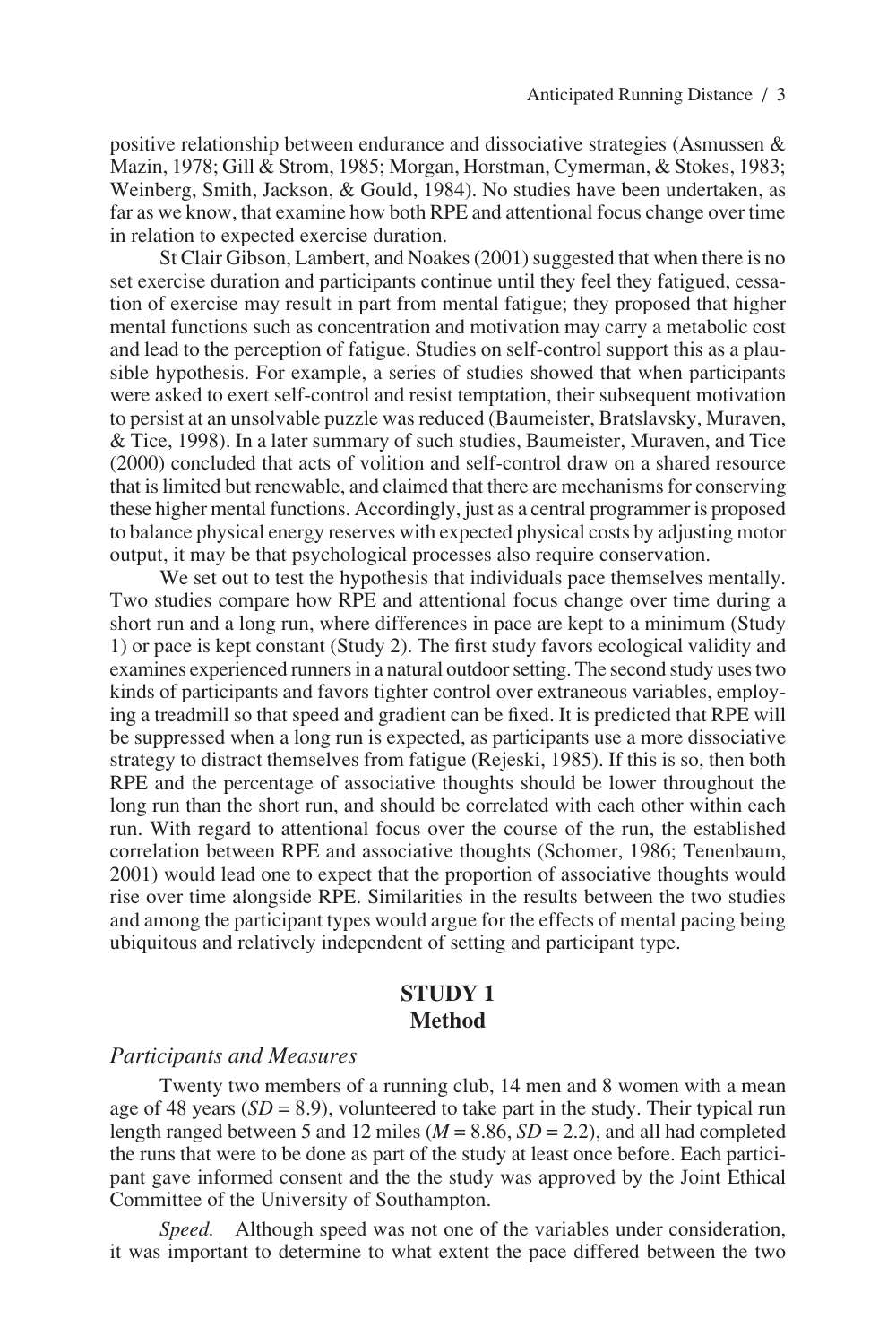conditions, as this would in turn have an impact on the other dependent variables. Mean speed over each section was calculated by the time taken to complete each section of the run.

*RPE.* The RPE scale (Borg, 1973) begins at 6, "no exertion at all," and goes up to 20, "maximal exertion." The odd numbered categories have verbal anchors  $(e.g., 11 = fairly light, 13 = somewhat hard, 15 = hard, 17 = very hard).$  Reliability and validity was first established in 1973 (Skinner, Hutsler, Bergsteinova, & Buskirk), and the scale has since been widely used in research and in clinical and training settings to provide a subjective supplement to physiological data recorded during exercise. Participants were briefed in the use of the RPE scale, and all indicated that they felt confident with its use prior to the run.

*Attentional Focus*. Many studies have used retrospective methods to assess attentional focus, such as interviews (Morgan & Pollock, 1977), thought checklists (Okwumabua, Meyers, Schleser, & Cooke, 1983), bipolar scale (Tammen, 1996), running strategies questionnaire (Silva & Appelbaum, 1989), forced-choice questionnaire (Acevedo, Dzewaltowski, & Gill, 1992), and race diaries (Masters & Lambert, 1989). However, to the extent that these studies rely on retrospective data, they may not give an accurate picture of the types of thoughts present throughout the run. Yet, attempting to avoid retrospective falsification by recording thoughts of runners as they occur by having runners talk into a dictaphone while running (Schomer, 1986) may bias them toward associative thoughts, since dissociative thoughts are inherently more unconscious and may disappear if explicitly verbalized. For example, a study that had a researcher cycle alongside runners to ask them about their thoughts found that the runners tended to report associative thoughts freely, but had trouble remembering or verbalizing dissociative thoughts, although they acknowledged engaging in them (Sacks, Milvy, Perry, & Sherman, 1981).

As it was of particular interest to look at the relative proportion of associative to dissociative thoughts over the course of the run, we decided to favor temporal proximity and noninvasiveness of technique over detail. We therefore adopted the method used by Tammen (1996) of having participants rate on a 10-cm bipolar line to what extent their thoughts were primarily associative or dissociative throughout the section of the run just completed. The simplicity and brevity of this method also allowed the runners to maintain their stride as far as possible, with minimum interference in their usual run. Participants were fully briefed in the distinction between associative and dissociative thoughts, and all completed a brief quiz before beginning the run to ensure that they were comfortable with the distinction (Appendix). The instructions given were as follows:

At regular intervals I will ask you to put a cross on the line below that represents the approximate ratio of associative thoughts to dissociative thoughts over the last segment of the run. But please don't think that you have to be aware of exactly what you are thinking all the time, an approximate proportion is fine. Also, quite often dissociative-type thoughts are like daydreams and quickly forgotten. So although you may start off by thinking that your feet hurt, you may then go on to speculate whether to get new trainers and then may find you are in a daydream you may not remember. In this case, just the original thought counts as an associative thought and the rest is dissociative.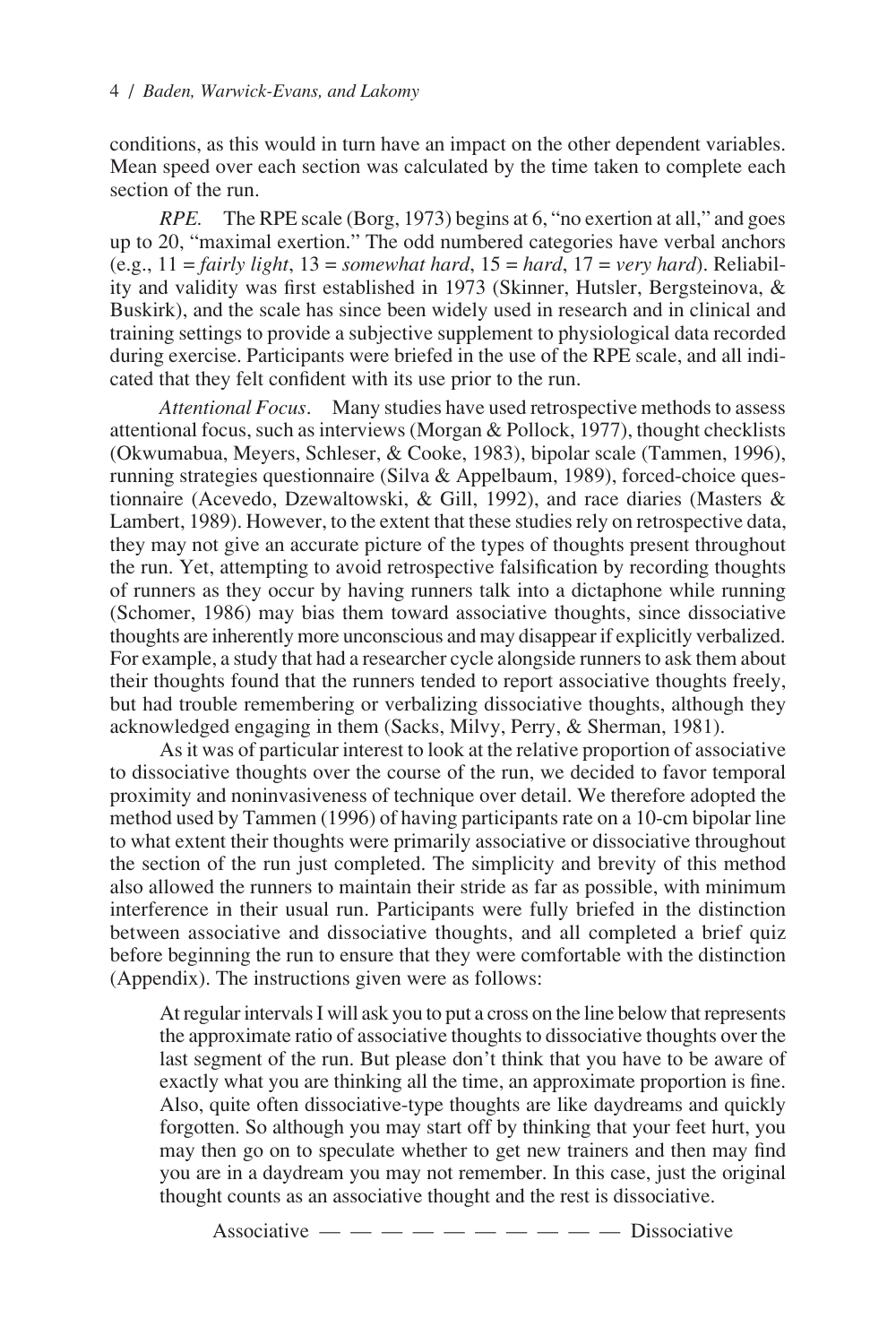The data are presented in terms of percentage of associative thoughts, so that a cross halfway on the bipolar scale is interpreted as 50% associative and 50% dissociative, and a cross three-quarters of the way toward the associative pole is interpreted as 75% of thoughts being associative and 25% being dissociative. Visual assessment of the rating was assisted by the spaces separating the 10 dash clusters that make up the line as shown.

### *Design and Procedure*

The proposed study was developed with the cooperation of the organizer of the running club, who agreed to allow us to approach the members with regard to taking part in the study. All club members received an information pack giving details of the study, together with forms for them to complete providing personal information such as age, gender, previous and current running and exercise activities, and a consent form. The pack also provided full details of the Borg RPE scale and the associative/ dissociative scale. The experiment took place during the club's regular evening run in the New Forest, and all members who were available to run on both occasions agreed to participate.

We had originally planned to compare a 5-mile and a 10-mile run. However, preliminary talks with the organizer of the running group indicated that such different distances would yield different schemata and pacing strategies on a large scale, whereas if the two runs differed by only 20%, the members would all run together as a group as usual, with simply an additional diversion for the 10-mile run. It was therefore decided to use 8 and 10 miles as the short and long condition, as these distances were at the upper limit of the running club's normal runs.

The study used a within-subjects design: each participant ran 8 miles one week (short condition) and 10 miles another week (long condition), the order being counterbalanced. On the second run we asked the participants if they felt as fit as they had the week before, and all said they felt the same. The time and weather conditions were similar for both runs: sunny and warm, approx. 20  $^{\circ}$ C. The two runs were the same except that the long run deviated at 7.25 miles for a detour of 2 miles before joining back up, so that the final stretch was the same for both runs. Training effects were not a concern, as all participants were regular runners and had often taken part in similar runs. However, the novelty effect of taking part in an experiment was an issue. This was minimized by adhering as closely as possible to their usual procedure. The meeting time and place was the same as on usual running nights, and all participants were familiar with the course.

In the running club were several subgroups of runners who were used to running with the same small cluster of people of similar ability each week. Random allocation to the long and short condition was carried out within each cluster of runners, so that the pace for both conditions would be more likely to remain the same on both occasions. Prior to the run, the participants were briefed once again as a group and then individually on the use of the Borg RPE scale and associative/dissociative scale. The participants began running. At 2 miles, 3.75 miles, 5.5 miles, 7.25 miles, and (on the long run) 9.25 miles, they stopped briefly at a table to record their RPE and proportion of associative to dissociative thoughts. Runners returned the following week at the same time to repeat the run, this time doing the long run if they had already done the short run, or vice versa. They were asked to refrain from excessive alcohol or exercise for 48 hrs prior to each run.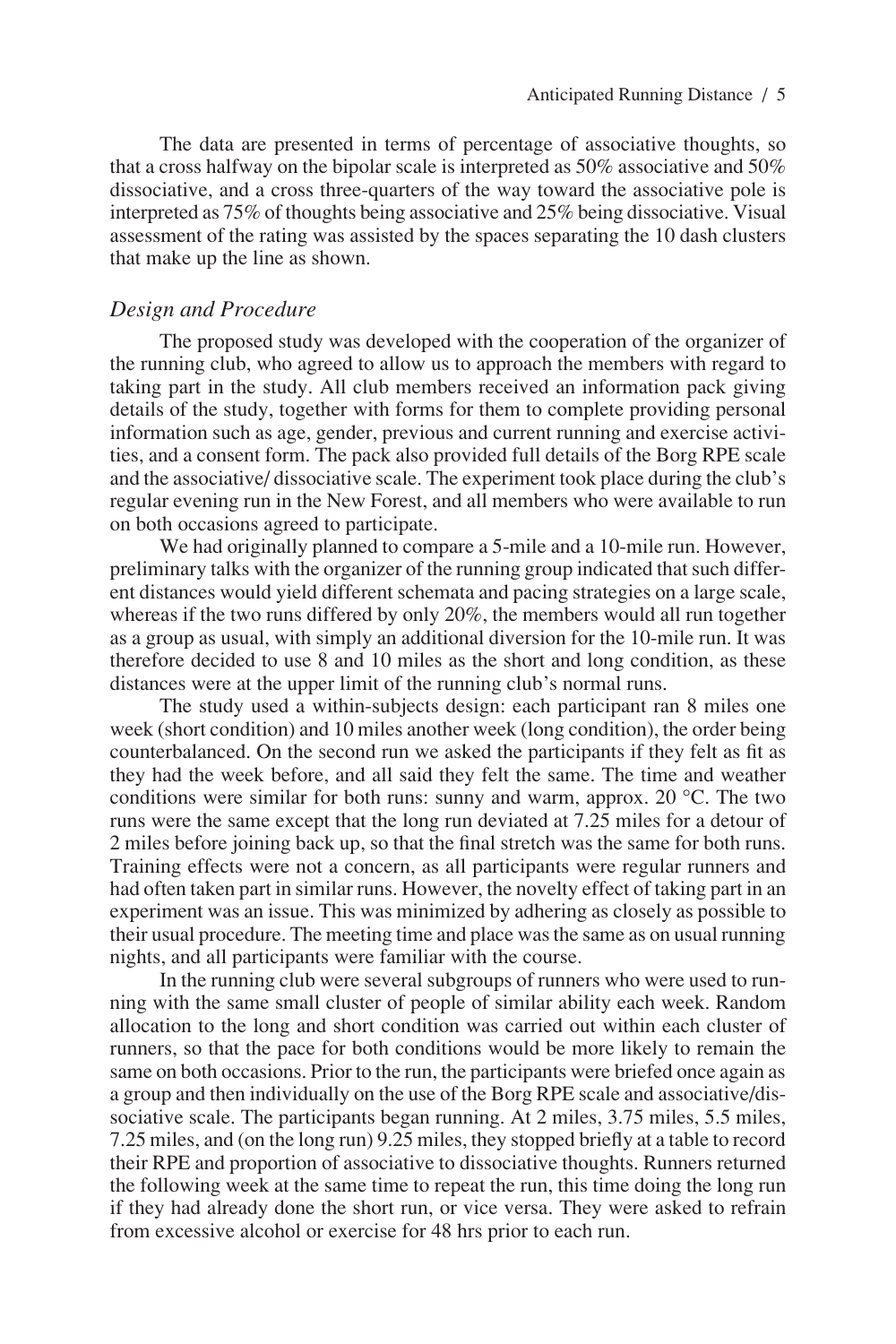#### 6 / *Baden, Warwick-Evans, and Lakomy*

### *Statistical Treatment*

Two-way repeated-measures ANOVAs were conducted. The dependent variables were RPE and percentage of associative thoughts. The within-subjects factors were condition with two levels (short  $= 8$  miles, long  $= 10$  miles) and distance with four levels (2 miles, 3.75 miles, 5.5 miles, and 7.25 miles). The Greenhouse-Geisser correction was used when the assumption of sphericity was violated. An alpha level of  $p < .05$  was established. Effect size is presented in terms of eta squared ( $\eta^2$ ). Pearson's product-moment correlations were performed so as to determine the relationships between RPE and the percentage of associative thoughts at each time point.

#### *Results*

We conducted preliminary analyses using gender and order as between-subjects factors, checking for significant interactions for each factor individually for each dependent variable. No significant interactions with condition or distance were found for either factor for any of the dependent variables, and so these factors have been excluded from the analyses.

*Speed.* The pace throughout the short condition did not differ significantly from that of the long condition:  $M = 6.32$  vs.  $6.26$  mph,  $SD = 0.54$  vs.  $0.42$ , respectively. No significant correlations were found between speed and any of the other variables at any time point. Mean correlations of all time points were as follows: speed and RPE, mean  $r(21) = -0.11$ ; speed and associative thoughts, mean  $r(21) = 0.08$ .

*RPE.* The condition main effect was significant,  $F(1, 20) = 4.36$ ,  $p < .05$ ,  $\eta^2$  = .18, with RPE being higher in the short condition than in the long condition:  $M = 13.59$  vs. 13.36,  $SD = 1.63$  vs. 1.42, respectively, as shown in Figure 1. The distance main effect was also significant, with RPE increasing over distance, *F*(3, 18) = 18.34,  $p < .001$ ,  $\eta^2 = .37$ . There was no significant Condition  $\times$  Distance interaction.



**Figure 1 — Mean**  $(N = 22)$  RPE  $(\pm SE)$  throughout a short and a long cross-country **run as a function of expected distance in Study 1.**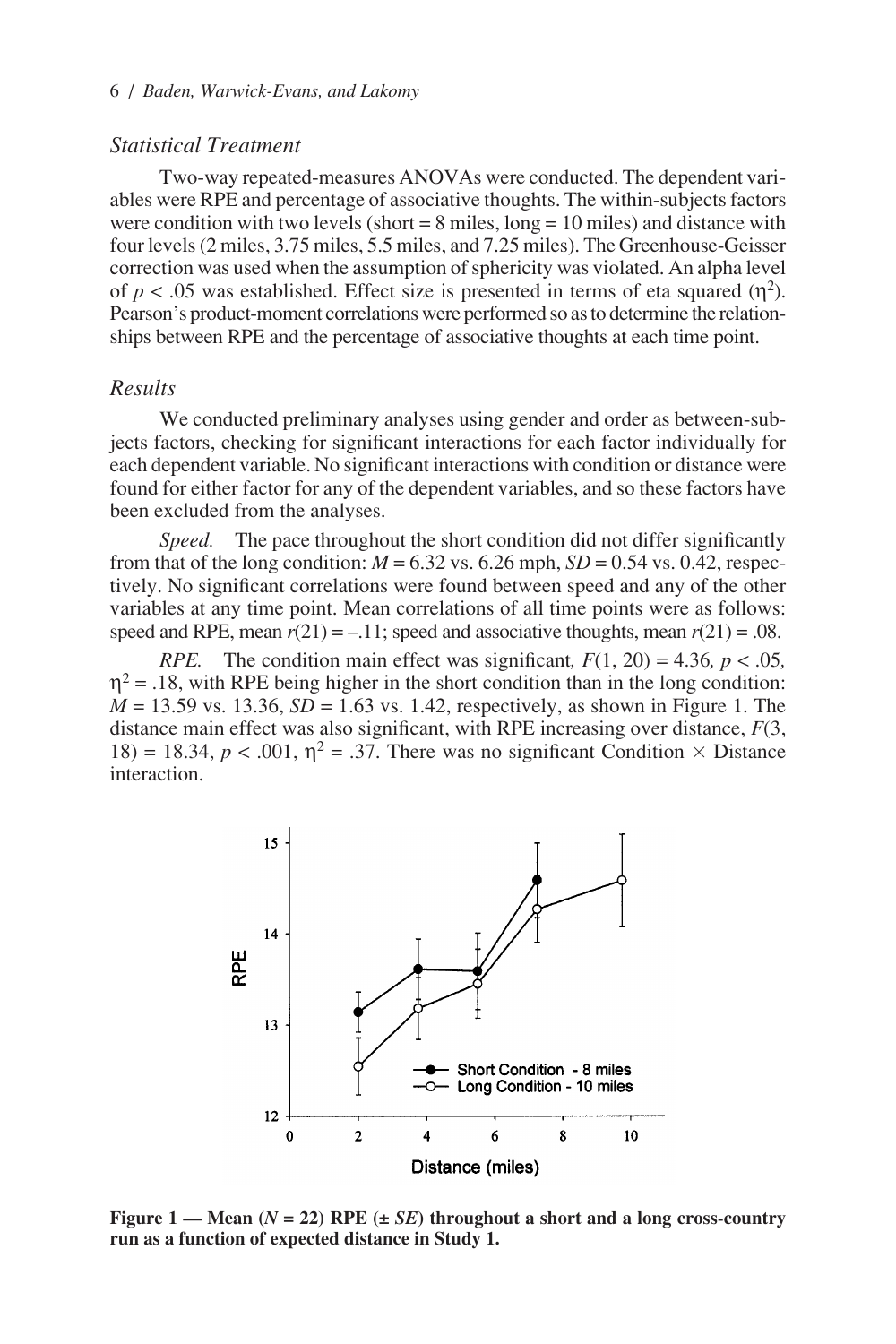

**Figure 2**—Mean ( $N = 22$ ) percentage of associative thoughts ( $\pm SE$ ) throughout a short **and a long cross- country run as a function of expected distance in Study 1.**

*Attentional Focus.* The condition main effect was significant,  $F(1, 21) =$ 6.85,  $p < 0.02$ ,  $\eta^2 = 0.25$ , with the percentage of associative thoughts being higher in the short condition than in the long condition:  $M = 55.57$  vs.  $46.16$ ,  $SD = 21.15$  vs. 24.70, as shown in Figure 2. The main effect of distance was nonsignificant, and so was the Distance  $\times$  Condition interaction.

### *Relationship Between Variables*

Pearson's product-moment correlations indicated a positive relationship between RPE and associative thoughts that grew stronger over distance and was significant at the end of both runs (Table 1).

### **Discussion**

RPE was higher all the way through the short run compared to the long run, supporting the hypothesis that expectancies concerning task duration affect RPE. The fact that speed did not differ significantly between the two conditions, together with the minimal (and inverse) correlation between RPE and speed  $(r = -11)$ , suggests that the higher RPE in the short condition was unlikely to be due to a faster pace.

It was suggested that there is a link between dissociative thoughts and RPE whereby runners use a dissociative strategy to distract themselves from fatigue (Rejeski, 1985). According to an information-processing perspective, this occurs as dissociative thoughts occupy the attentional space and leave less room for physical sensations to be processed. The data support this explanation, as Figure 2 indicates a lower level of associative thoughts throughout the long run. Again, the lack of any correlation with speed suggests that this result cannot be attributed to differences in pace. In further support of a link between attentional focus and RPE are the positive correlations between RPE and associative thoughts (Table 1), which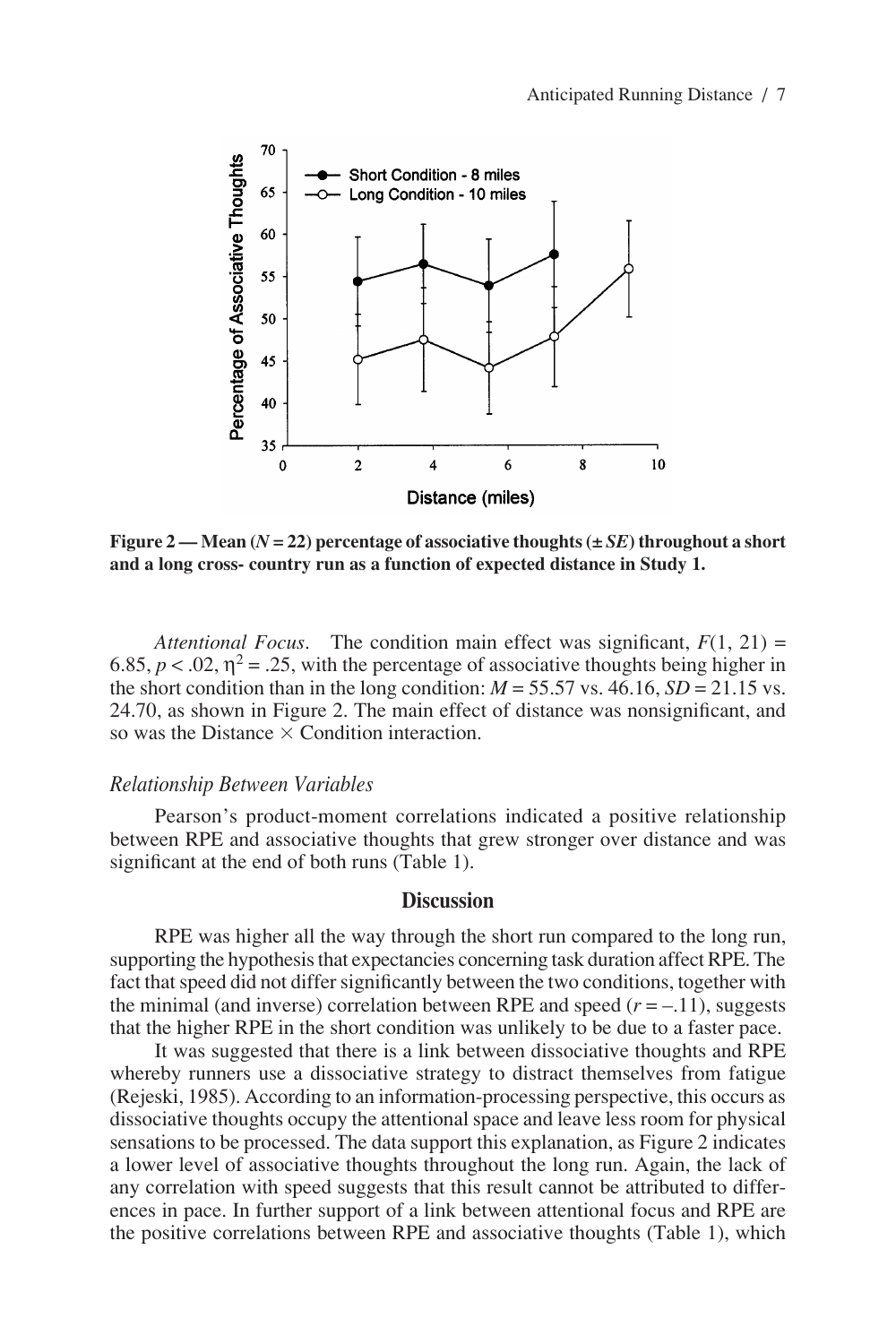| Short condition | Long condition |
|-----------------|----------------|
| $-.06$          | $-.05$         |
| .22             | .33            |
| .24             | .32            |
| $.52*$          | $.43*$         |
| n/a             | $.44*$         |
|                 |                |

**Table 1 Correlation Table, RPE, and Percentage of Associative Thoughts in Study 1**

\* Significant correlations, *p* < .05.

reach significance on the final measurements. Whether the direction of attentional focus is the cause or the effect of RPE, however, remains unclear. The correlation may indicate that when people are working hard in terms of perceived effort, their thoughts naturally become more associative (Tenenbaum, 2001). Alternatively, it may be that the correlation between RPE and associative thoughts reflects strategies for manipulating attentional focus.

Although there was a higher level of associative thoughts throughout the short run, the pattern of attentional focus in both runs was the same. In both cases associative thoughts increased initially, then dipped in the middle and then were highest at the end of the run. The symmetry between the two conditions is striking and a tentative hypothesis is suggested: RPE is a psychophysiological construct; just as the physical components of the sense of effort are controlled by adjusting exercise intensity, it may be that the psychological components of RPE are regulated in part by attentional focus. For example, the pace and intensity of exercise will be set by each runner depending on situational and dispositional factors. One would expect a runner to adopt a very different baseline pace for a 1,000-m run than for a 10,000-m run. However, within each run the pattern of speed may be consistent, falling at the beginning, plateauing out, and then increasing at the end. It may be that the psychological components of RPE can be similarly manipulated by cognitive strategies.

With regard to attentional focus, this may be apparent in the present study by the overall lower level of associative thoughts during the long run, together with the consistent pattern of associative thoughts over the course of both the short and long runs. Follow-up studies that manipulate expected running distance and measure RPE and attentional focus are needed to test this hypothesis.

A potential confound in this study was the fact that the participants ran in their own small groups, often on the basis of preferred pace (although this was not measured). It is possible, therefore, that particular individuals in each group may in effect have set the pace. Social discourse within groups may also have affected attentional focus and RPE. A further limitation of the study was the fact that the difference between the short and long conditions was just 20%. Accordingly, in the next study the expected length of the long condition was twice that of the short condition, and participants ran individually in a controlled environment where speed, distance and gradient could be precisely controlled.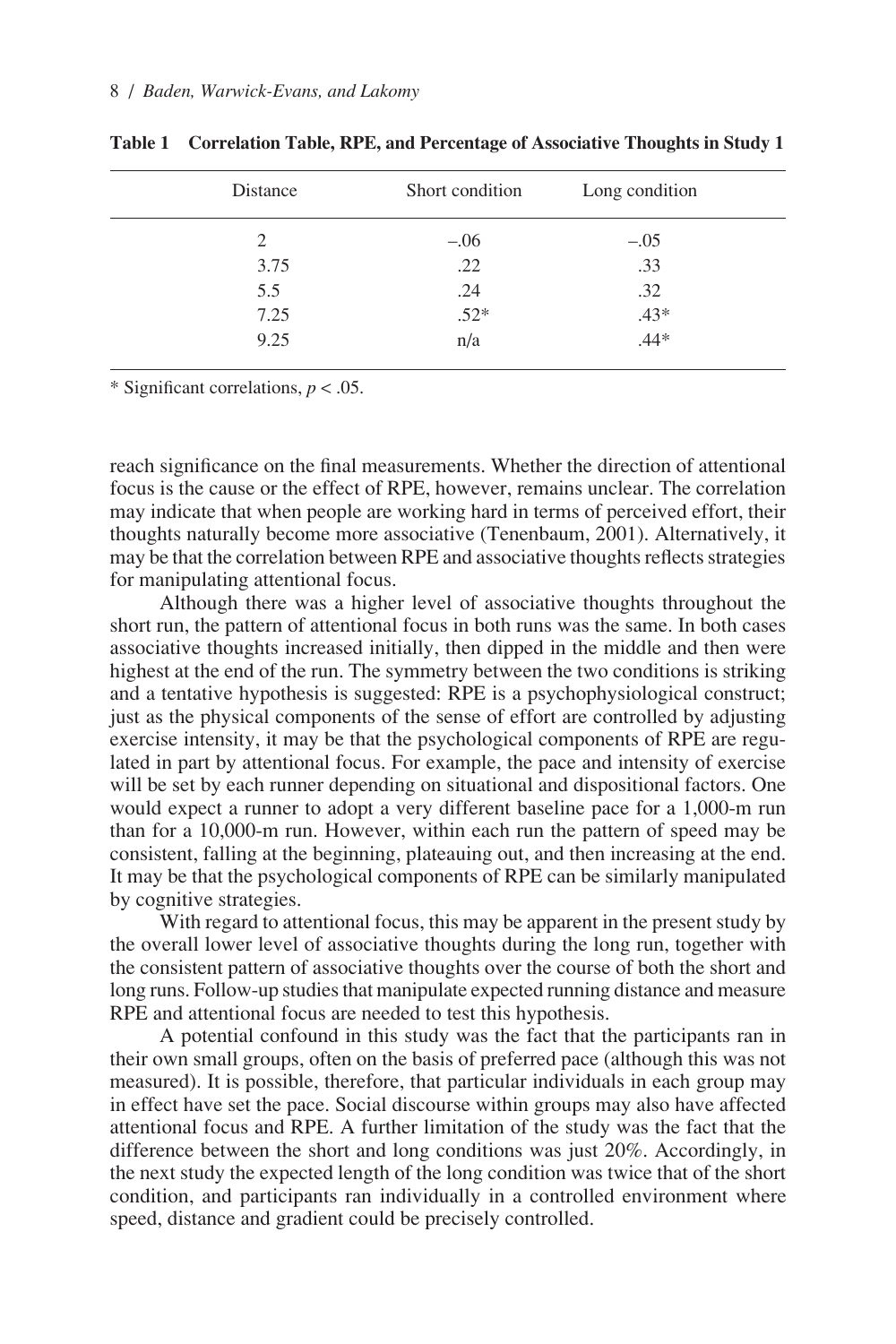### **STUDY 2**

In this study the participants ran on a treadmill at a predefined speed and gradient for 10 min under two conditions a week apart: once when they expected to run for 10 min, and once when they expected to run for 20 min but were stopped unexpectedly at 10 min. This study compared young, healthy participants with individuals who had been prescribed exercise by their physician and who exercised regularly as part of a local Active Options program. If similar effects were found for each participant group, one could be more confident that anticipatory effects were not simply confined to athletic individuals.

#### **Method**

### *Participants*

Participants comprised two groups: (a) healthy individuals, ages 18–30, who were recruited from a sports degree program at Southampton University to participate in an experimental study; and (b) individuals in an Active Options program who had been prescribed exercise by their physician, typically because they were deemed to be at risk of CHD (e.g., due to high blood pressure, high cholesterol levels, angina or myocardial infarction). Other reasons for being in Active Options included stroke, obesity, and arthritis. The **exclusion criteria** for participation were: being on beta blocker medication, having blood pressure higher than 160/100, body mass index greater than 32, and uncontrolled angina or diabetes. Individuals in Active Options are prescribed a set routine of exercise which is updated every 8 sessions. After 16 sessions they are termed graduate patients. This study involved only graduate patients. Each participant gave informed consent and the Joint Ethical Committee of the University of Southampton approved the study. Participant characteristics are presented in Table 2.

### *Materials and Measures*

Study 2 made use of the Life Fitness 6500 HR self-inclining programmable automated treadmill. It allows users to program the speed, gradient, and duration of the session, and also adds a 1-min cooldown period afterward at zero gradient and reduced speed. The measures included Borg's RPE scale (Borg, 1973; see Study 1 for details).

| Participant<br>type   | N  | Age<br>M | SD.   | Men<br>n | Women<br>n | M    | Exercise score<br>SD |
|-----------------------|----|----------|-------|----------|------------|------|----------------------|
| <b>Active Options</b> | 22 | 65.0     | 5.95  | 10       | 12         | 3.75 | 1.92                 |
| Young                 | 18 | 21.28    | 1.74  | 10       | 8          | 4.17 | 3.12                 |
| All Participants      | 40 | 45.32    | 22.49 | 20       | 20         | 3.94 | 2.51                 |

#### **Table 2 Participant Characteristics, Study 2: Active Options vs. Young**

*Note*: Exercise Score = number of hours per week specifically engaged in exercise.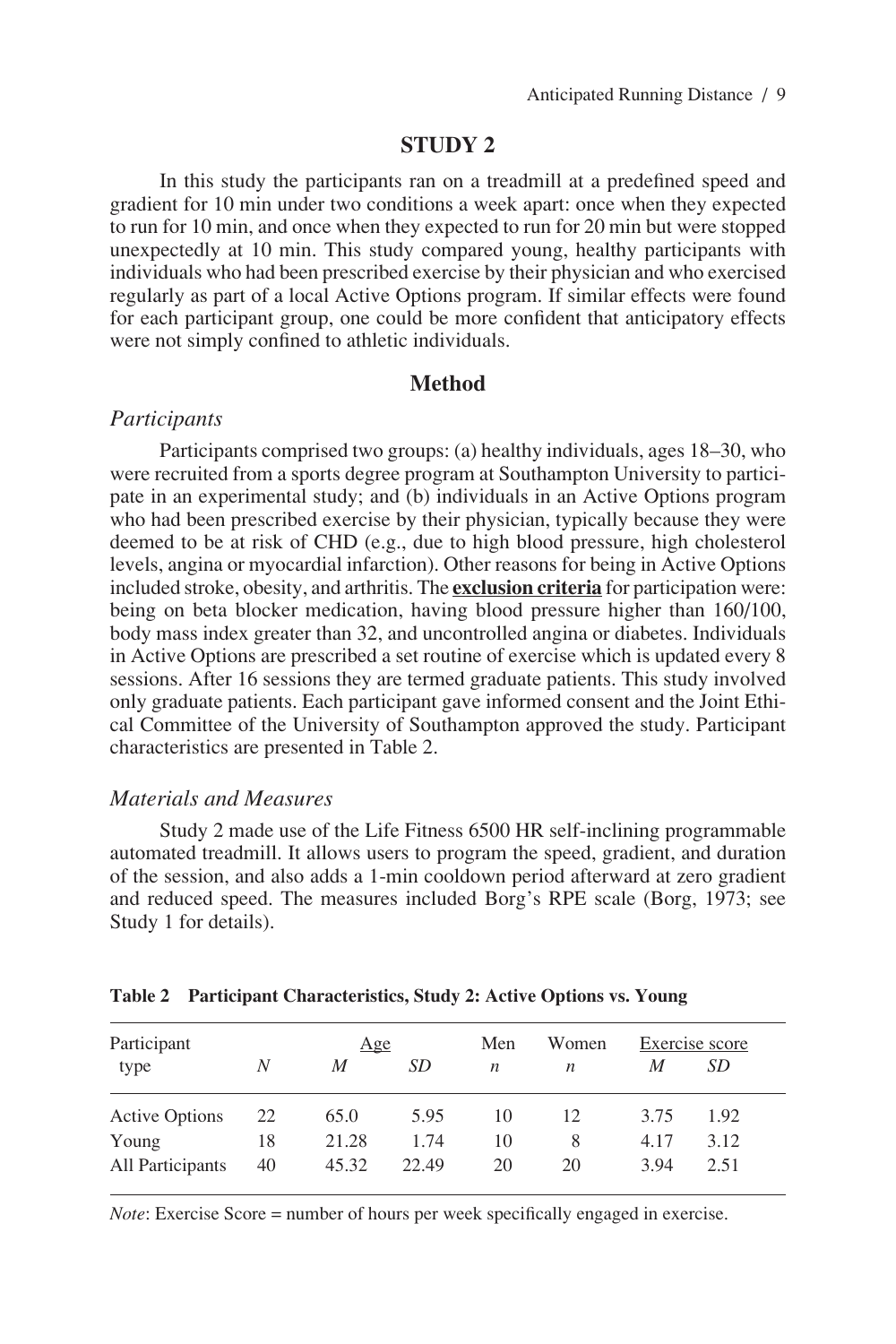*Attentional Focus*. Participants were verbally briefed on the distinction between associative and dissociative thoughts and were given an explanatory sheet incorporating a brief quiz (see Appendix) to ensure that they understood the terms correctly. Participants reported at regular intervals to what extent they were focusing on the body (associative) or had distracting (dissociative) thoughts during the section of the run just completed. They estimated what percentage of their thoughts were associative; all other thoughts were deemed dissociative. Five of the Active Options participants did not feel confident about making the distinction, and therefore data on their percentage of associative thoughts were excluded.

### *Procedure*

The experiments took place in a public gym, although the Active Option sessions in the gym are closed to other members of the public during this time. The participants were familiar with the exercise and the setting. A within-subjects design was used, the speed and gradient was the same for both conditions, and all conditions were counterbalanced.

*Introductory Session*. Participants were briefed on the procedure. The Borg RPE scale and the associative/dissociative thought scale were discussed with the participants to ensure that they fully understood these measures, and general information was taken. The speed and gradient to be used for the experimental sessions were defined, and it was made clear that the same speed and gradient would apply to both sessions. Dates were set for the experimental sessions, and participants were asked to refrain from excessive alcohol or exercise for 48 hours prior to each session.

*Experimental Sessions.* In each session the Active Options participants did their normal prescribed exercise routine but reduced it by 10 min, typically by cutting out the usual treadmill segment of their routine. This was to ensure that the experimental session on the treadmill would not take them beyond their prescribed level of exercise. Those in other group were allowed to exercise prior to the experiment as they wished, based on their usual exercise activity. The main criteria for both groups were that they did the same pretreadmill routine for both conditions and that the experimental session on the treadmill would be the final exercise they would do in that gym session. Before starting, the participants rested for 10 min while the procedure and measures were briefly reviewed. On the second run a week later, the participants were asked if they felt as fit as they had the week before; all indicated that they felt the same.

*Short Condition*. The participants programmed the treadmill to run for 10 min at their usual speed and gradient. During the run they gave verbal estimates of their RPE and percentage of associative thoughts over the previous segment at 3, 5, 7, and 9 min into exercise. Just before these measurements they were informed as to how far they had yet to go. For example, at 9 min they were told they were nearly finished. At 10 min the treadmill automatically slowed down, and a cooldown minute followed at zero gradient and reduced speed.

*Long Condition*. This was the same as the short condition except that the participants expected to run for 20 min. They stood on the treadmill and were distracted while the experimenter programmed the treadmill to run for 10 min at their usual speed and gradient. RPE and the percentage of associative thoughts were recorded at 3, 5, 7, and 9 min into exercise. Prior to each measurement the participants were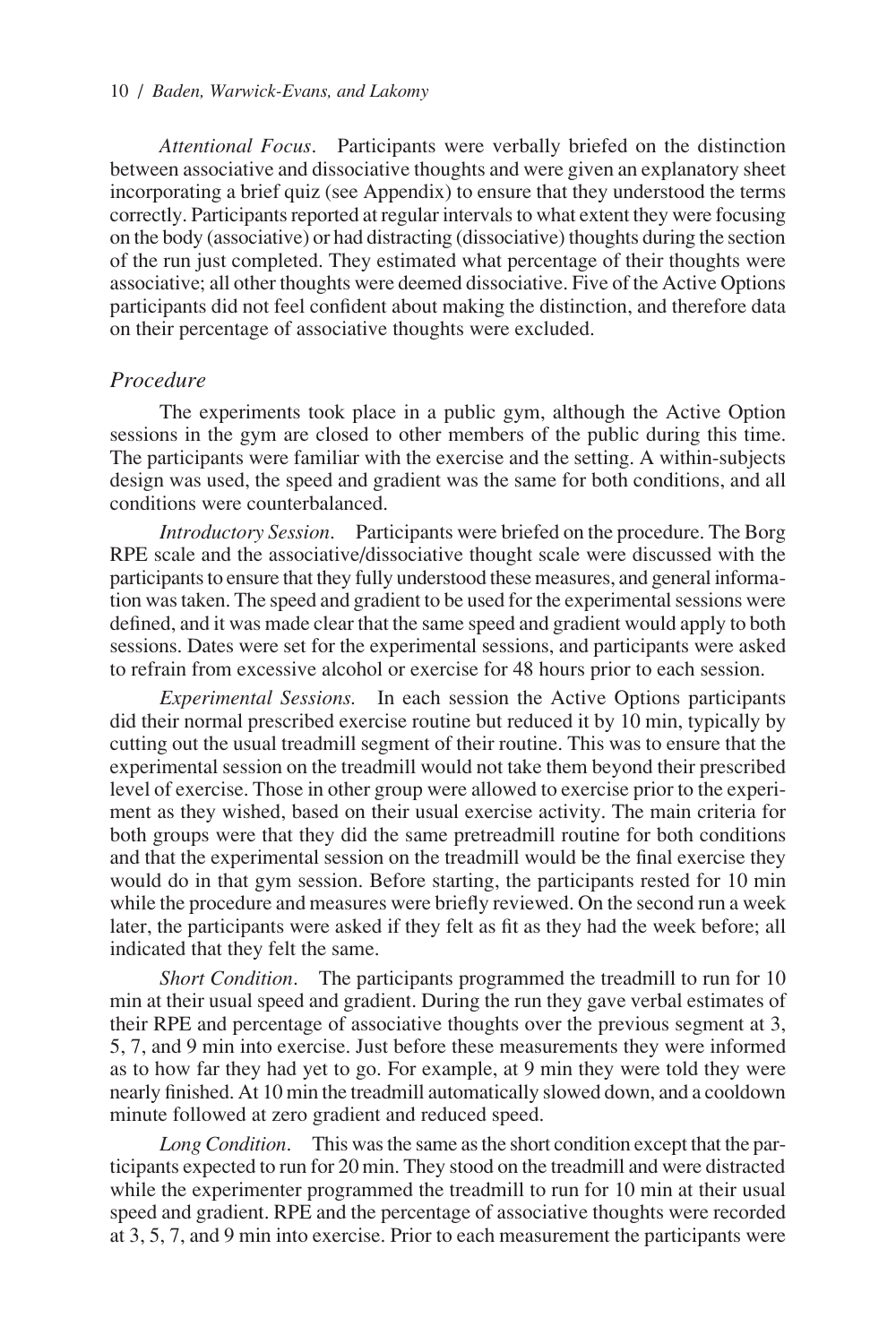informed as to how far they had yet to go; for example at 9 min they were told they were nearly halfway through. At 10 min the treadmill slowed down and continued for a further minute at zero gradient and reduced speed before stopping. When the participants queried the unexpected slowing of the treadmill, they were told there had been an error in setting the duration of the exercise but that enough data had already been collected anyhow. Afterward participants circled "yes," "no," or "not sure" to the question "Did you believe you were going to be on the treadmill for 20 minutes?" All responded yes, indicating that the manipulation had worked and they had been genuinely deceived with respect to the duration of the run.

## *Statistical Analyses*

Two-way repeated-measures ANOVAs were conducted as with Study 1, except that the within-subjects factors were the experimental condition with two levels (short condition = expect 10 min, long condition = expect 20 min) and time with four levels (3, 5, 7, and 9 min). The dependent variables were RPE and percentage of associative thoughts.

### *Results*

We conducted preliminary analyses using gender, order, and participant type as between-subjects factors, checking for significant interactions for each factor individually for each dependent variable. No significant interactions with condition or time were found for any of these factors for any of the dependent variables, and so these factors have been excluded from the analyses.

*RPE.* The condition main effect was significant,  $F(1, 38) = 8.03$ ,  $p < .01$ ,  $\eta^2$ = .17, with RPE being higher in the short condition than in the long condition: *M*



Figure  $3$  — Mean  $(N = 40)$  RPE  $(\pm SE)$  throughout two treadmill sessions of identical **workloads as a function of expected run duration in Study 2.**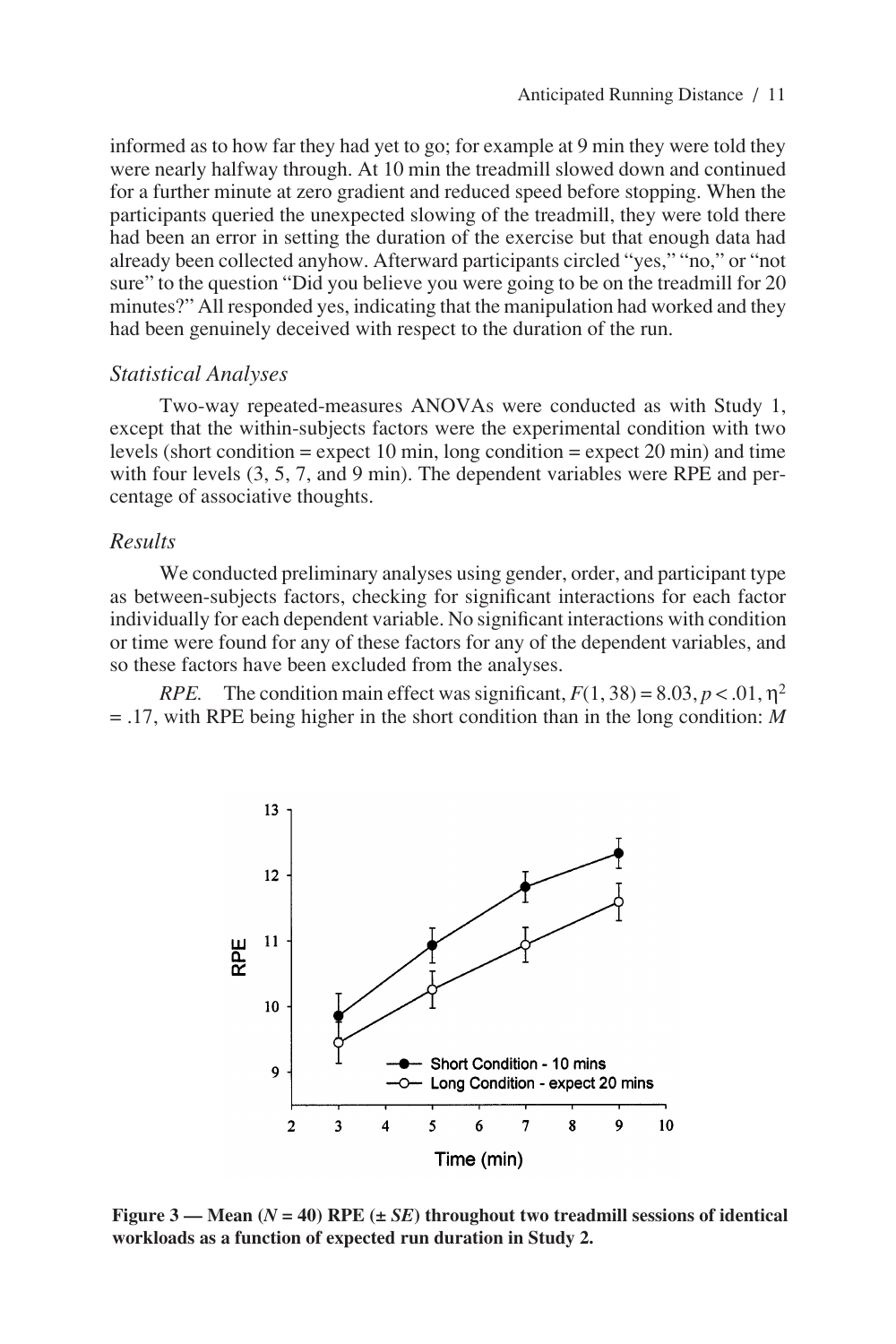

**Figure 4 — Mean**  $(N = 40)$  percentage of associative thoughts  $(\pm SE)$  throughout two **treadmill sessions of identical workloads as a function of expected run duration in Study 2.**

 $= 11.24$  vs.  $10.56$ ,  $SD = 0.24$  vs. 0.27, respectively, as shown in Figure 3. The time main effect was significant,  $F(3, 36) = 33.06$ ,  $p < .001$ ,  $n^2 = .68$ , with RPE increasing over time. The Condition  $\times$  Time interaction effect was nonsignificant.

*Percentage of Associative Thoughts*. The condition main effect was nonsignificant. However, as shown in Figure 4, the trend was in the expected direction with the percentage of associative thoughts being higher in the short condition than in the long condition:  $M = 19.37$  vs.  $17.76$ ,  $SD = 2.37$  vs. 2.96, respectively. The time main effect was significant,  $F(3, 32) = 6.31$ ,  $p < .01$ ,  $\eta^2 = .25$ , with the percentage of associative thoughts increasing over time. The Condition  $\times$  Time interaction effect was not significant once the Greenhouse-Geisser correction was used to adjust for violation of the sphericity assumption  $(p = .07)$ .

#### *Relationship Between Variables*

A positive correlation was found between RPE and percentage of associative thoughts in both conditions and reached significance at the end (Table 3). To further explore this relationship, we computed new variables that were the difference in RPE between each condition at each time point, and the difference in percentage of associative thoughts between each condition at each time point. For instance, RPE diff. at 3 min was created by subtracting RPE at 3 min in the long condition from RPE at 3 min in the short condition, so RPE diff. is a measure of the difference between the two conditions. Correlation analyses between the difference in RPE between both conditions at each time point and the difference in the percentage of associative thoughts between both conditions indicated a significant positive correlation at 7 and 9 min (Table 3).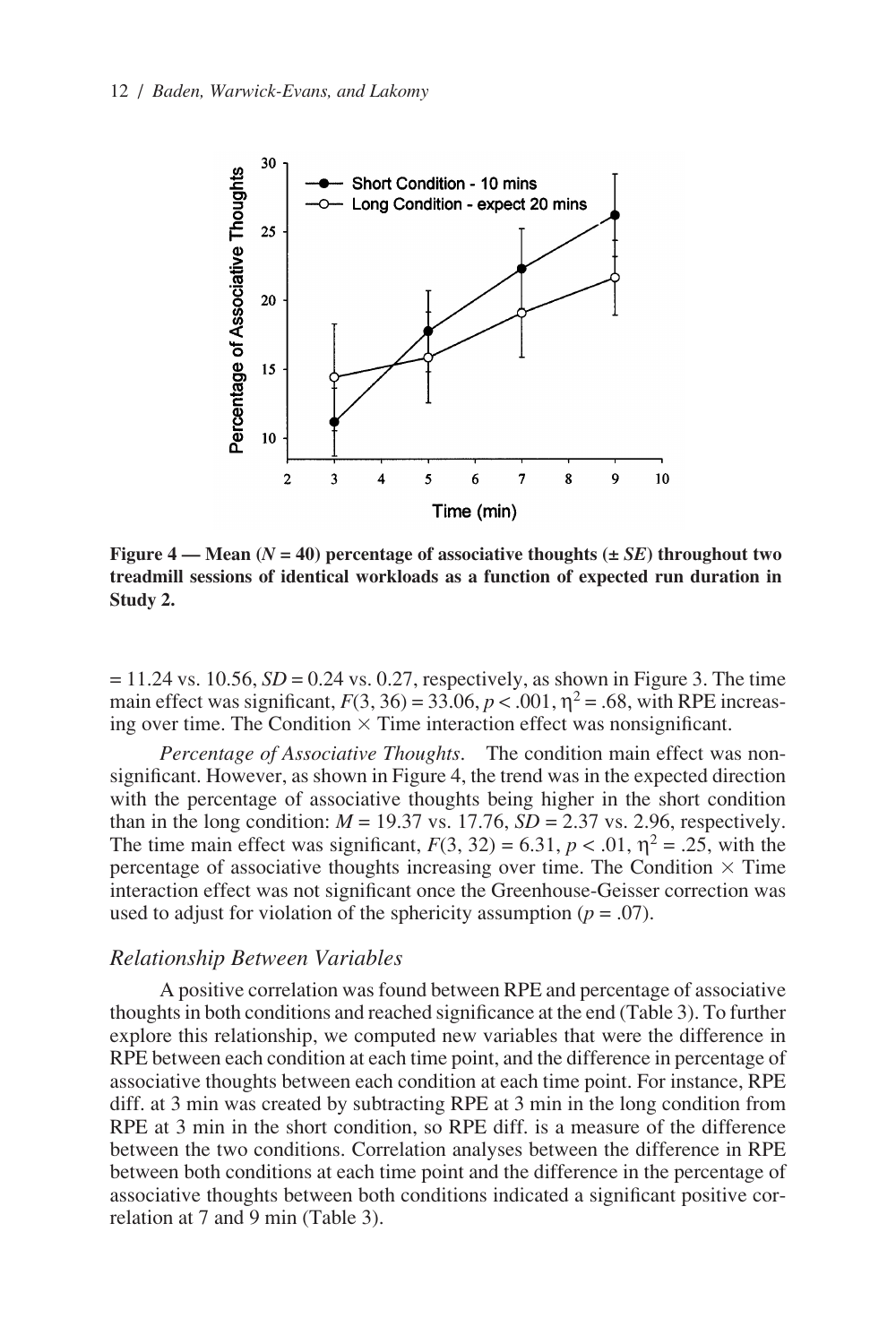| Time            | Short  | RPE & $%$ Assoc. thoughts<br>Long | RPE diff. & % Assoc. diff.<br>$Short - Long$ |
|-----------------|--------|-----------------------------------|----------------------------------------------|
| $3 \text{ min}$ | .25    | .22                               | $-.02$                                       |
| $5 \text{ min}$ | .29    | .17                               | .06                                          |
| $7 \text{ min}$ | $.38*$ | .21                               | $.36*$                                       |
| $9 \text{ min}$ | $42*$  | $.45*$                            | $.38*$                                       |

**Table 3 Correlation Coefficients for RPE & Percentage of Associative Thoughts and for Differences in RPE and in Percentage of Associative Thoughts in Study 2**

*Note*: RPE diff. = RPE in short condition minus RPE in long condition. % Assoc. diff. = % of associative thoughts in short condition minus % of same in long condition. \* Significant correlations, *p* < .05.

### **Discussion**

With respect to RPE, this study replicated the results of Study 1 and found a significantly higher RPE throughout the short condition. It was hypothesized in Study 1 that the lower RPE throughout the long condition may be due to an increased use of dissociative strategies that distract attention from the physical symptoms accompanying exercise. This study did not find significantly more dissociative thoughts in the long condition, although the trend was in the predicted direction. However, RPE and the percentage of associative thoughts were positively correlated throughout the exercise, and the correlations were significant at the end of both conditions. In addition, significant positive correlations were found between the difference in RPE and in the percentage of associative thoughts on the last two measurements at 7 and 9 min into exercise (Table 3), consistent with the hypothesis that RPE can be suppressed by dissociative strategies.

The previous study found that the pattern of attentional focus was the same for both runs, although there was a higher level of associative thoughts throughout the short run. It was suggested that cognitive strategies may be used to control attentional focus similar to the way pacing strategies are used to control fatigue. This study did not show such a marked similarity between conditions, although both conditions showed a linear increase in the percentage of associative thoughts over time, with the percentage increasing more steeply in the short condition. However, this study involved just 10 min of exercise, compared to about 90 min in Study 1, and so there may not have been enough time for such patterns to emerge.

A possible confounding variable with respect to the Active Options participants was conversation. Although they had been told there should be no talking throughout the exercise except to report measurements, some could not help talking. With such participants, however, the levels of conversation were similar for each condition. Another potential confounding factor in this study was the fact that the two groups differed both in age and health status. Although it is to be expected that the two groups would differ in their absolute responses to the exercise in terms of exercise intensity, heart rate, etc., there was no a priori reason to suppose this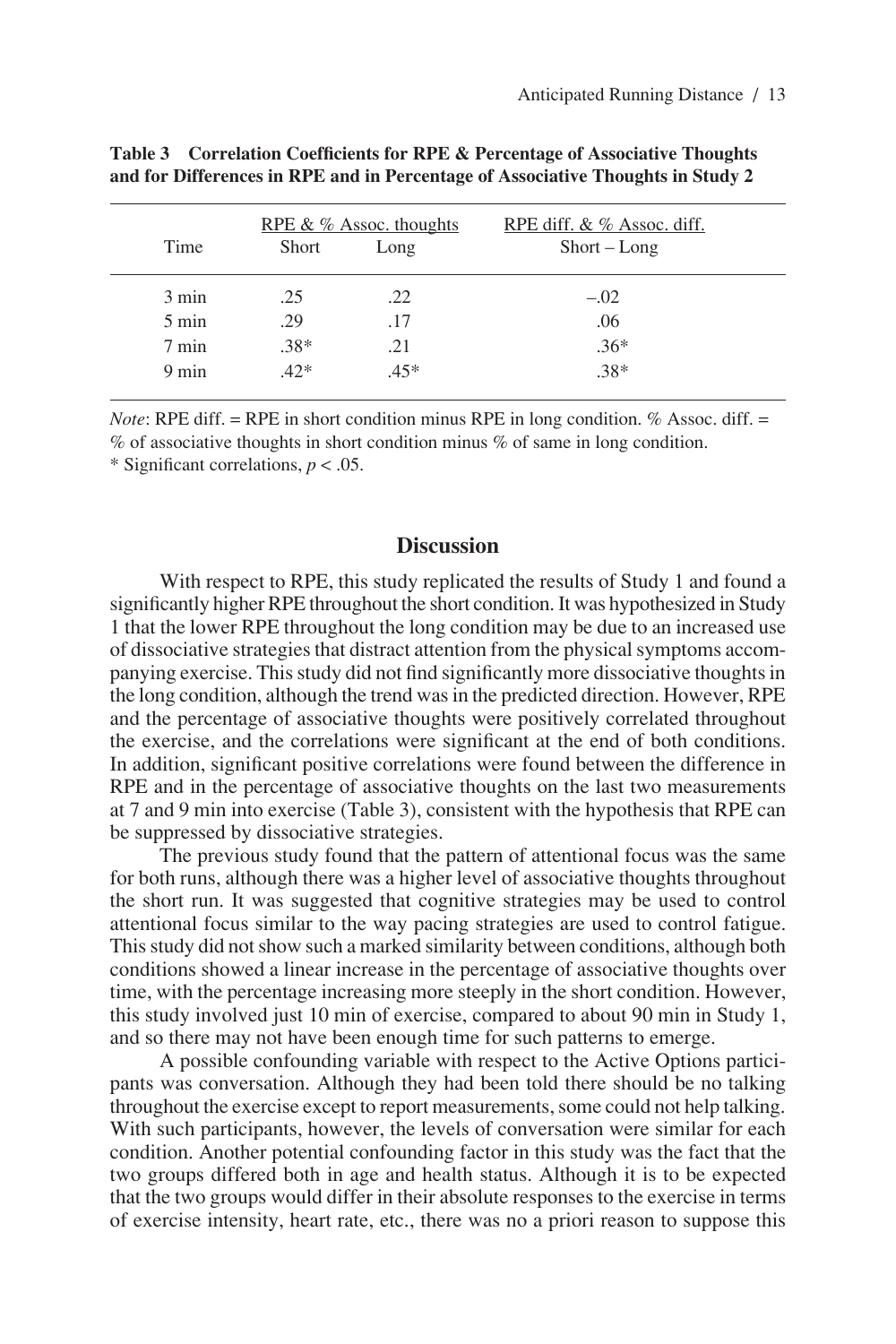would interact with the main effect of expected run duration at submaximal workloads. Indeed, an interesting finding was that participant group had no bearing on the results. Although the Active Options group was very different from the Young group in age and general health, the two groups did not differ with respect to their responses to differences in expected task duration.

## **GENERAL DISCUSSION**

The results support the contention that perceptions of exertion are subject to teleoanticipatory mechanisms. Significant main effects of expected duration on RPE were found in both studies. For instance, participants who had run for 9 min and thought their run was nearly over felt significantly more exerted than when they had run for 9 min and thought they were less than halfway through. Bearing in mind the close dependence of RPE on work output (Skinner et al., 1973), one would not expect large effect sizes for purely psychological inputs. Hence, although the differences in RPE between the short and long conditions were not large ( $\eta^2$  = .18) in Study 1;  $\eta^2 = .17$  in Study 2), we argue that they are nevertheless meaningful.

The proposal that the lower RPE in the long condition is due to attentional capacity being occupied by dissociative thoughts, diverting attention away from purely physical cues (Rejeski, 1985), is also supported. Study 1 found a significantly higher percentage of associative thoughts throughout the short run, together with a positive correlation between RPE and associative thoughts. In Study 2, although the differences in percentage of associative thoughts between both conditions was not significant, the trend was in the same direction, and there was a significant positive correlation between RPE and the percentage of associative thoughts, and also between the differences in RPE and associative thoughts. In both studies these correlations tended to get stronger over time and became significant only in the final few measurements.

We measured attentional focus throughout exercise by the use of a bipolar scale in Study 1, and by asking participants to report on their percentage of associative thoughts in Study 2. The brevity of this method allowed attentional focus to be measured during exercise without lengthy stops in the middle of exercise to fill out questionnaires. One drawback of this method, however, is that it assumes thoughts can be divided into associative, i.e., relating to the body and the exercise, or dissociative, i.e., everything else. Although most participants seemed to have no trouble accepting this concept and reporting on the relative proportion of associative thoughts, some found it difficult. In particular some Active Options participants in Study 2 did not feel they could capture their thought processes with a percentage. One claimed to have both associative and dissociative thoughts at the same time but at different levels of consciousness. Although measurements of attentional focus were not recorded for those who had trouble with this measurement, such comments suggest weaknesses in the scale.

The pattern of results for both studies is consistent with the notion of RPE being a regulated variable reminiscent of more physical variables. Many psychological constructs that depend in part on motivational factors have been shown to have a limited capacity. For example, self-control has been demonstrated to operate as though it were a limited resource (Baumeister et al., 1998; 2000). If RPE is seen in this light, it may be that within each situational/dispositional construct is an optimal level of ability/desire to expend effort. Individuals may naturally attempt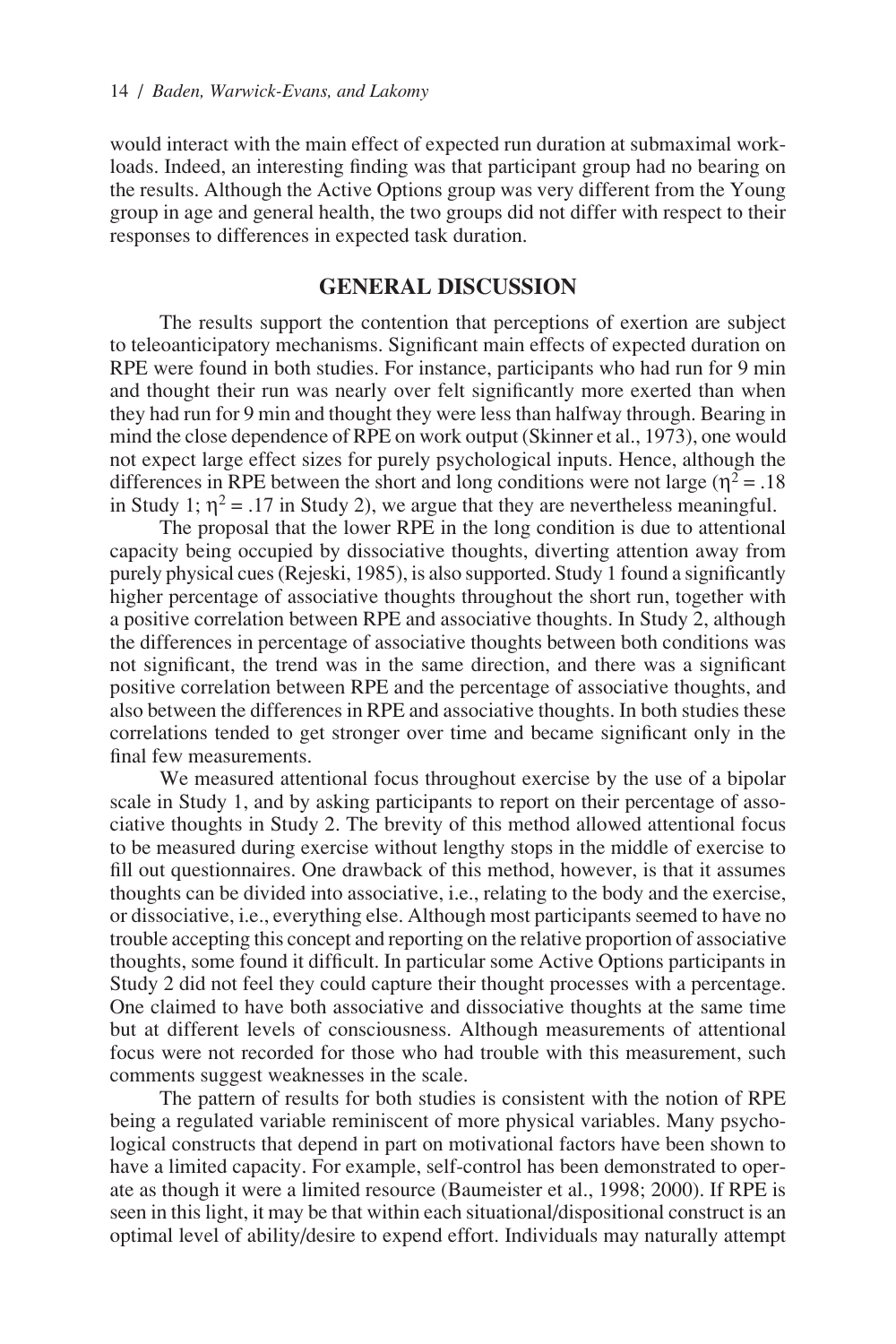to reach this optimum level of effort expenditure, so that a 10-mile run would yield RPE ratings proportionally lower than an 8-mile run, and this may be mediated by attentional focus. In addition, the fact that gender and participant type did not show any interactions with condition argues for these teleoanticipatory effects being ubiquitous and not confined to any one type of individual.

A case can thus be made for extending Ulmer's theory of teleoanticipation (1996) to incorporate the notion of psychological pacing throughout exercise. However, it is possible that Ulmer's proposal of a central programmer that regulates metabolic output in the context of expected duration is sufficient to account for the findings. The lower RPE throughout the longer runs, for instance, might reflect greater running economy rather than differences in attentional focus. For example, a previous study found that HR was lower when participants were expecting a longer exercise duration, and it was suggested that this might be due to greater motor efficiency in the long condition (Baden, 2002).

In conclusion, it is suggested that psychological variables such as RPE and attentional focus may not have limitless capacity, and the teleoanticipatory mechanisms put forth by Ulmer (1996) should be extended to include regulation of mental as well as physical output. Considering exercise variables purely from the perspective of amount of work completed is to ignore the attentional focus of the exerciser, whose thoughts may be fixed not on what he or she has done but on what he/she has left to do. Given that most sports have a defined endpoint or an expected duration, it may be worth considering teleoanticipatory expectations when measuring or attempting to manipulate psychological, physiological, and performance variables associated with sports and exercise.

Individuals such as coaches or aerobics trainers who try to encourage others during exercise tend to draw the exercisers' attention to the endpoint with phrases such as "nearly there," "just 5 more minutes," "one more mile and then you're done." It is not uncommon for these statements to be exaggerated, and sometimes completely false, in the encourager's attempts to increase motivation and performance. However, bearing in mind the lower RPE found when a longer duration was expected, any resulting short-term increases in pace may be counterproductive if the end is not immediately forthcoming, and thus it might be better to assure the exercisers that they still have a long way to go.

#### **References**

- Acevedo, E.O., Dzewaltowski, D.A., & Gill, D.L. (1992). Cognitive orientations of ultramarathoners. *The Sport Psychologist*, **6**, 242-252.
- Asmussen, E., & Mazin, B. (1978). A central nervous component in local muscular fatigue. *European Journal of Applied Physiology*, **38**, 9-15.
- Baden, D.A. (2002). *Goals and expectancies: Psychological and physiological effects of anticipating the end*. Unpublished master's thesis, University of Southampton, UK.
- Baumeister, R.F., Bratslavsky, E., Muraven, M., & Tice, D.M. (1998). Ego depletion: Is the active self a limited resource? *Journal of Personality and Social Psychology*, **74**, 1252-1265.
- Baumeister, R.F., Muraven, M., & Tice, D.M. (2000). Ego depletion: A resource model of volition, self-regulation, and controlled processing. *Social Cognition*, **18**, 130-150.
- Borg, G. (1973). Perceived exertion: A note on history and methods. *Medicine and Science in Sports and Exercise*, **5**, 90-93.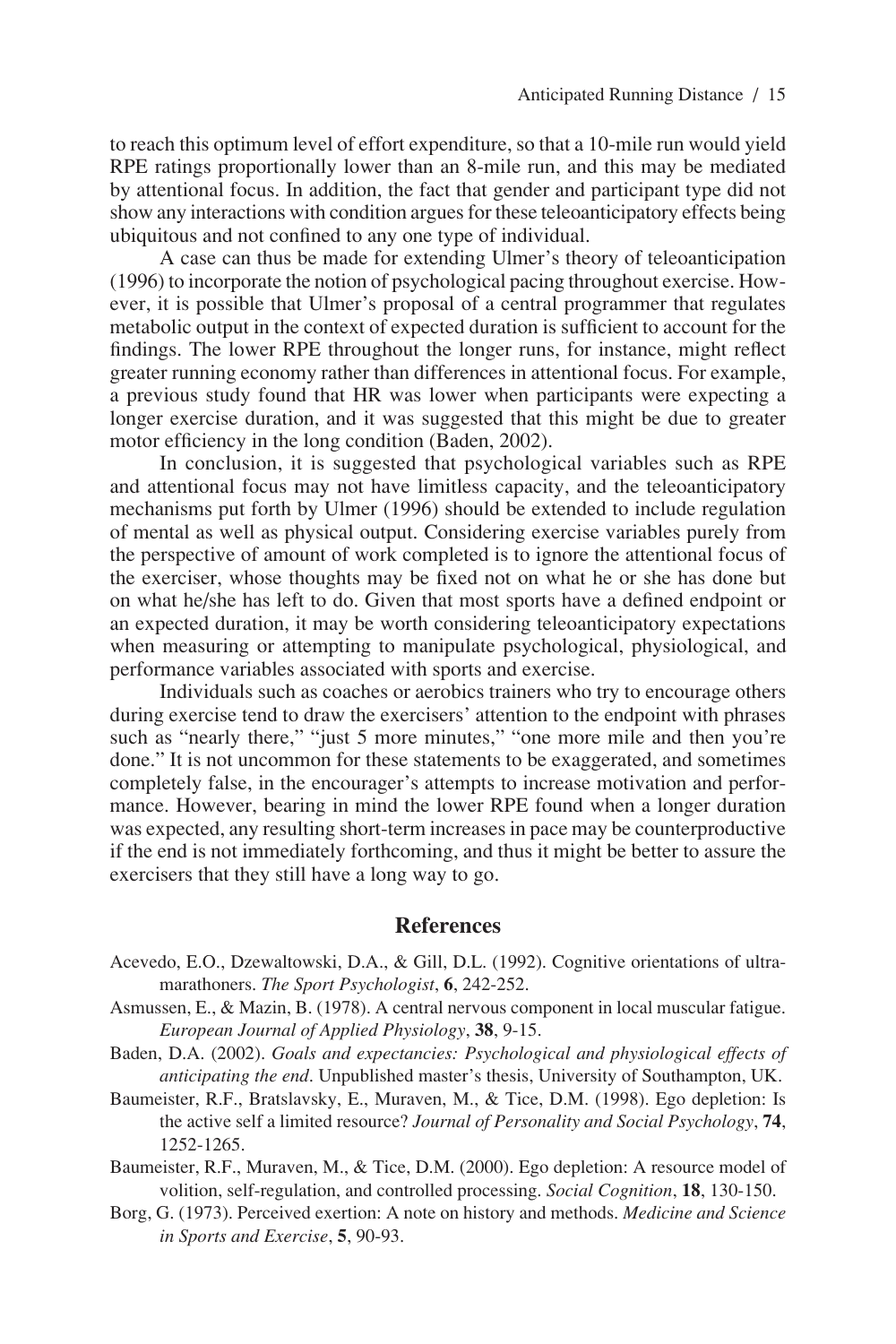- Dunbar, C.C., Robertson, R.J., Baun, R., Blandin, M.F., Metz, K., Burdett, R., & Goss, F.L. (1992). The validity of regulating exercise intensity by ratings of perceived exertion. *Medicine and Science in Sports and Exercise*, **24**, 94-99.
- Gill, D.L., & Strom, E.H. (1985). The effect of attentional focus on performance of an endurance task. *International Journal of Sport Psychology*, **16**, 217-223.
- Leventhal, H., & Everhart, D. (1979). Emotion, pain and physical illness. In C.E. Izard (Ed.), *Emotions in personality and psychopathology* (pp. 263-298). New York: Plenum.
- Masters, K.S., & Lambert, M.J. (1989). The relations between cognitive coping strategies, reasons for running, injury, and performance of marathon runners. *Journal of Sport & Exercise Psychology*, **11**, 161-170.
- Morgan, W.P., Horstman, D.H., Cymerman, A., & Stokes, J. (1983). Facilitation of physical performance by means of a cognitive strategy. *Cognitive Therapy and Research*, **7**, 251-264.
- Morgan, W.P., & Pollock, M.L. (1977). Psychologic characterization of the elite distance runner. *Annals of the NY Academy of Sciences*, **301**, 382-403.
- Nethery, V.M., Harmer, P.A., & Taaffe, D.R. (1991). Sensory mediation of perceived exertion during submaximal exercise. *Journal of Human Movement Studies*, **20**, 201-211.
- Okwumabua, T.M., Meyers, A.W., Schleser, R., & Cooke, C.J. (1983). Cognitive strategies and running performance – An exploratory study. *Cognitive Therapy and Research*, **7**, 363-370.
- Pennebaker, J.W., & Lightner, J.M. (1980). Competition of internal information in an exercise setting. *Journal of Personality and Social Psychology*, **39**, 165-174.
- Rejeski, W.J. (1985). Perceived exertion An active or passive process? *Journal of Sport Psychology*, **7**, 371-378.
- Rejeski, W.J., & Ribisl, P.M. (1980). Expected task duration and perceived effort: An attributional analysis. *Journal of Sport Psychology*, **2**, 227-236.
- Sacks, M.H., Milvy, P., Perry, S.W., & Sherman, L.R. (1981). Mental status and psychological coping during a 100-mile race. In M.H. Sacks & M.L. Sachs (Eds.), *Psychology of running* (pp. 166-175). Champaign, IL: Human Kinetics.
- Schomer, H. (1986). Mental strategies and the perception of effort of marathon runners. *International Journal of Sport Psychology*, **17**, 41-59.
- Silva, J.M., & Appelbaum, M.I. (1989). Association dissociation patterns of United States Olympic marathon trial contestants. *Cognitive Therapy and Research*, **13**, 185-192.
- Skinner, J.S., Hutsler, R., Bergsteinova, V., & Buskirk, E.R. (1973). The validity and reliability of a rating scale of perceived exertion. *Medicine and Science in Sports and Exercise*, **5**, 94-96.
- St Clair Gibson, A., Lambert E.V., Lambert, M.I., Hampson, D.B., & Noakes, T.D. (2001). Exercise and fatigue control mechanisms. **International SportMed Journal, 2(3), xxxx. \\Au: need page nos. Also, called International Sports Medicine Journal**?
- St Clair Gibson, A., Lambert, M.I., & Noakes, T.D. (2001). Neural control of force output during maximal and submaximal exercise. *Sports Medicine*, **31**, 637-650.
- Tammen, V.V. (1996). Elite middle and long distance runners associative dissociative coping. *Journal of Applied Sport Psychology*, **8**, 1-8.
- Tenenbaum, G. (2001). A social-cognitive perspective of perceived exertion and exertion tolerance. In R.N. Singer, H.A. Hausenblas, & C. Janelle (Eds.), *Handbook of sport psychology* (pp. 810-820). New York: Wiley & Sons.
- Ulmer, H.V. (1996). Concept of an extracellular regulation of muscular metabolic rate during heavy exercise in humans by psychophysiological feedback. *Experientia*, **52**, 416-420.